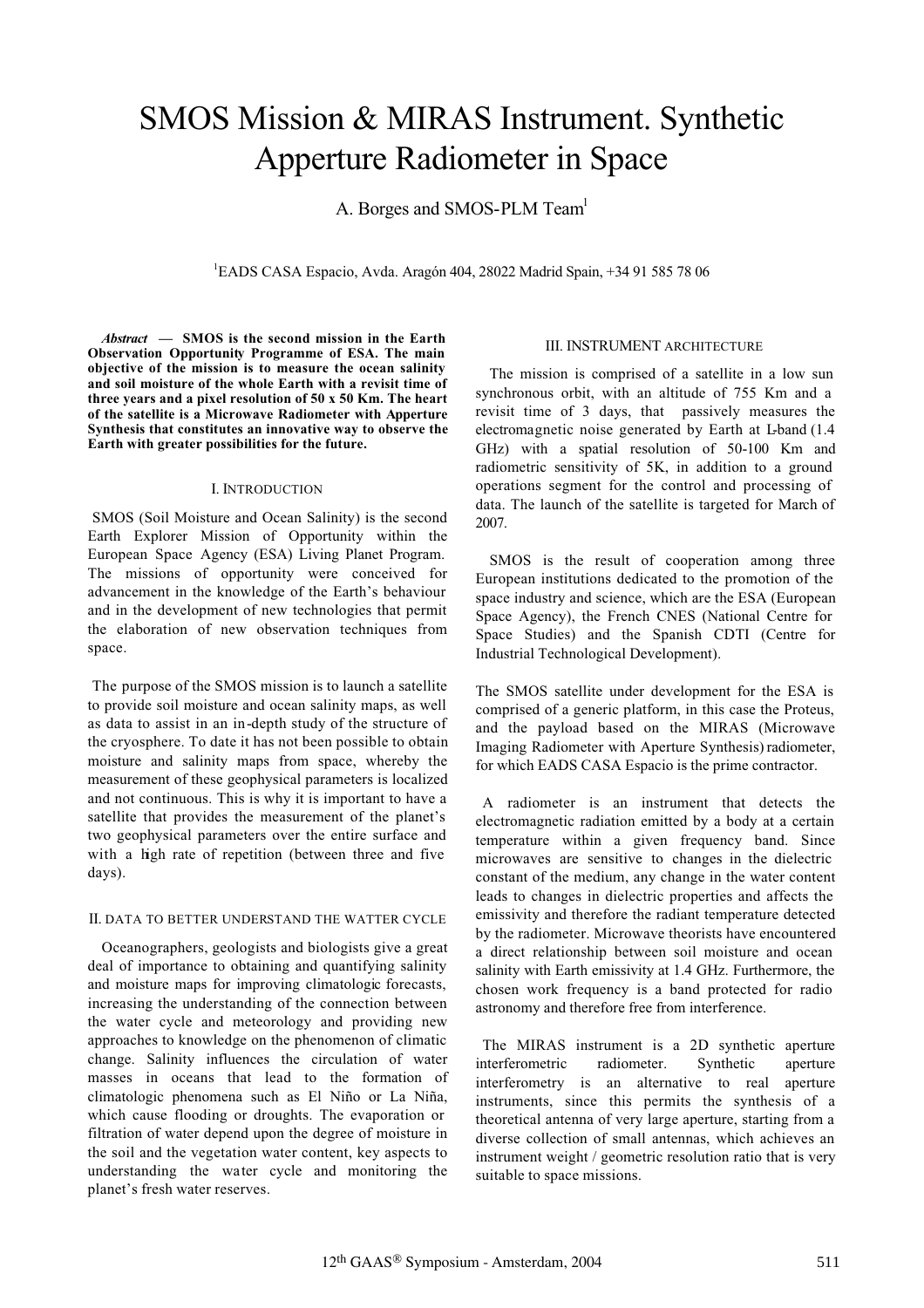MIRAS has three arms in "Y" form and a central structure that supports them. Analyses undertaken prove that this configuration, with antennas distributed along the arms, optimizes space resolution and Instrument sensitivity. Each arm is comprised of three segments that are connected by a hinge. The arms are folded to the sides of the central structure during launch. The payload mechanism consists of a spring-operated motors, a speed regulator and a collection of belts and pulleys that convey engine torque to all arm segments so that the extending is simultaneous and does not cause kinetic moment disturbance to the satellite.



Figure 1. SMOS satellite with MIRAS Instrument in deployed configuration

 The central payload and the arms are made of carbon fiber, which provides a high degree of rigidity to withstand the loads sustained by the Instrument during launch, with a minimum of weight. With its arms ext ended the Instrument has a wingspan of 8 meters and a weight of 360 Kg.



Figure 2. SMOS satellite with MIRAS Instrument in stowed configuration

 There are 66 LICEF (Light Cost Effective Front-end) all along the three arms and the central structure. Each LICEF is comprised of an L-band receiver (1404 – 1423 MHz) and a four-probe patch antenna with a combination/polarization circuit that makes it possible to place one sole receiver design on in any position being the Instrument the antenna one to polarize the LICEF to the global electric axis. The LICEF are the eyes of the Instrument. Each LICEF measures the noise emitted by Earth in L-band by means of a complex amplification chain and filtered in RF and IF, comprised of MMIC (Miniaturized Monolithic Integrated Circuit) for reducing consumption and weight. The result is a 1 or a 0 in phase and quadrature of the received signal, depending upon the noise uptake level. LICEF is a highly frequencyselective receiver that avoids capturing disturbing signals from adjacent bands that would disguise the noise sought from Earth for measurement..

 The digital signal produced by each LICEF is transmitted to the DICOS (Digital Correlator) whose function is to correlate the signals produced by all the LICEF to create the synthetic antenna. The transmission of these signals is done by fiber optics because they are immune to interference and allow high transmission speeds. The project is conducting the qualification of the necessary electro-optic components for space, increasing the technological challenge posed by the launch of SMOS.

 Temperature variations affect the performance of MIRAS, since the LICEF are distributed along the entire structure and the environmental conditions in space vary from one to another along the orbit and the stations. A very precise thermal control system has been designed to ensure that the temperature between any two LICEF is less than 6ºC. Nevertheless, the LICEF are calibrated every so often to unify their performance. The calibration takes place by injecting all the LICEF with the same noise and correlating the signals from each LICEF as if the Instrument were in the Observation mode.

The data generated by DICOS during observation and calibration are sent to Earth by an X-band antenna for post processing. The radiant temperature maps are obtained on the basis of the instrument's visibility function. The Polytechnic University of Catalonia has developed a method known as "Extended CLEAN" which is a modification of the inverse Fourier transform of correlations generated on the basis of the LICEF ones and zeros. The radiant temperature maps are transformed into moisture and salinity maps following the application of scientific algorithms.